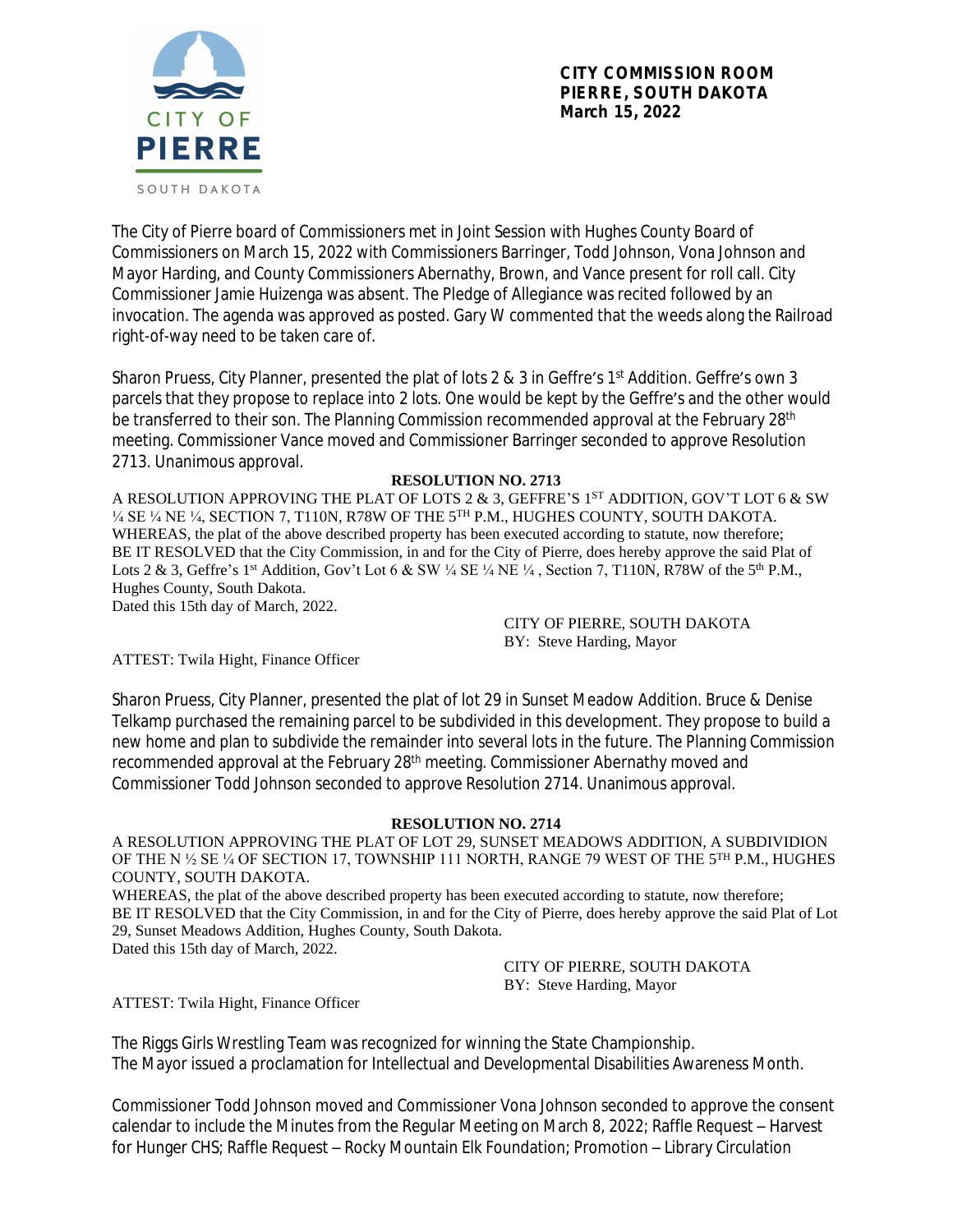Services Coordinator to Library Director, Abby Edwardson \$85,036.02; Promotion – Water Maintenance Technician to Water Heavy Equipment Operator, Wyatt Waite \$21.51; Promotion – Police Department Patrol Officer to Detective, David Estes \$25.96; New Hire Park Department Seasonal - Blake Judson \$15, Terry Erickson \$16.50; New Hire Golf Department Seasonal – Frank Summers \$18.75; New Hire Recreation Department Seasonals – Halle Gronlund \$18.25, Kenzie Gronlund \$14.25, Luna Garcia \$12, Jordan Morley \$13.25, Addison Cumbow \$13.50, Jacob Mayer \$13.50, Tyson Johnson \$13.50, Mason Berg \$12, Kiera Gossman \$12, Campbell Cronin \$12, Isabelle Weller \$12, Ella Fisk \$12, Kyleigh Molseed \$12, Andrew Anderson \$12.75, Danielle DeVaney \$12.75, McCahl Schmitz \$12.75; Claims. Unanimous approval.

| ADVANCE STORES COMPANY, IN            | 50' HOSE                       | 276.06     |
|---------------------------------------|--------------------------------|------------|
| AIRSIDE SOLUTIONS INC                 | COMPONENT SEALANT, DISPENSER   | 1,467.96   |
| AQUA-PURE INC                         | WELL TREATMENT JANUARY         | 4,316.27   |
| ASSOCIATED SUPPLY COMPANY             | AQUAMATIC DIAPHRAGM VALVE      | 649.28     |
| AT&T MOBILITY                         | WIRELESS SVC 1/16-2/15         | 4,249.12   |
| AVERA MEDICAL ASSOCIATES C            | PHYSICALS HERMAN, MCLAURY      | 167.00     |
| BECK MOTORS INC.                      | REPLACE FUEL PRESSURE REG.     | 663.69     |
| <b>BLACK HILLS JANITORIAL SUP</b>     | AIR FRESHNERS, DISPENSER       | 174.81     |
| <b>BROSZ ENGINEERING INC</b>          | HIGHLAND AVE CM & STAKING DEC. | 15,897.50  |
| BUTLER MACHINERY CO. INC.             | <b>TRACK BELTS</b>             | 6,757.84   |
| CALIBRATION TECHNICIAN & S            | CALIBRATE & REPLACE BATTERY    | 93.88      |
| <b>CAPITAL SPORTS INC</b>             | <b>BOOTS</b>                   | 189.99     |
| CDW GOVERNMENT INC                    | <b>INK CARTRIDGES</b>          | 830.07     |
| <b>CENTRAL DISTRIBUTION</b>           | TP, WIPES, HANDSOAP, TRASH BAG | 484.94     |
| CENTURY BUSINESS PRODUCTS             | CITY HALL COPIERS 1/17-2/16    | 1,117.38   |
| COMMTECH INC                          | DESKTOP & SERVER CARE RENEWAL  | 979.97     |
| CORE & MAIN LP                        | 2" OMNI T2 REGISTER            | 280.55     |
| <b>CRAWFORD TRUCK &amp; EQUIPMENT</b> | SWITCH FOR RED SANDER          | 469.57     |
| DAILY CAPITAL JOURNAL INC.            | BIG SALE PACKAGE, PROGRESS ED  | 1,245.00   |
| DAKOTA RADIO GROUP                    | FEBRUARY SIDE BAR AD           | 250.00     |
| DAKOTA SUPPLY GROUP                   | RTN SS SADDLE & GASKETS        | 161,913.59 |
| DANE BREWER                           | EXPENSE REIMB 2022 AWWA CONF   | 293.31     |
| <b>DGR ENGINEERING</b>                | MISC ELECTRIC SVC JANUARY      | 1,266.00   |
| DIRECT DISCHARGE CONSULTIN            | FEBRUARY ORC SERVICE           | 2,250.00   |
| <b>DONS SINCLAIR</b>                  | 20 CAR WASHES - FEBRUARY       | 99.80      |
| <b>EFTPS</b>                          | FEDERAL WITHHOLDING            | 80,189.79  |
| FBI - LEEDA                           | CLI REG KAITLIN CUMMINGS       | 695.00     |
| FERDING ELECTRIC INC.                 | TEST TRANSDUCER LEVEL SENSOR   | 523.55     |
| <b>FLOYD'S TRUCK CENTER</b>           | RTN RELAY VALVE, AIR ACTUATED  | 3,142.70   |
| G & R CONTROLS, INC.                  | REPLACE BURNER BLOWER MTR      | 968.40     |
| GALLS, LLC                            | 2 PAIRS TROUSERS               | 133.95     |
| <b>GENERAL TRAFFIC CONTROLS I</b>     | VIDEO DETECTION EQUIPMENT      | 31,918.00  |
| <b>GRAHAM TIRE COMPANY INC</b>        | 4 TIRES, BALANCING POWDER      | 2,026.58   |
| <b>HAWKINS INC</b>                    | 4 - S-SERIES W/LEAK SENSORS    | 167.00     |
| HM CRAGG CO                           | SUBSTATION BATTERY INSPECTIONS | 4,020.50   |
| <b>INLAND TRUCK PARTS COMPANY</b>     | 2" CLUTCH BRAKE                | 37.34      |
| JWR, INC                              | RELINE THE SIERRA BALER        | 77,308.73  |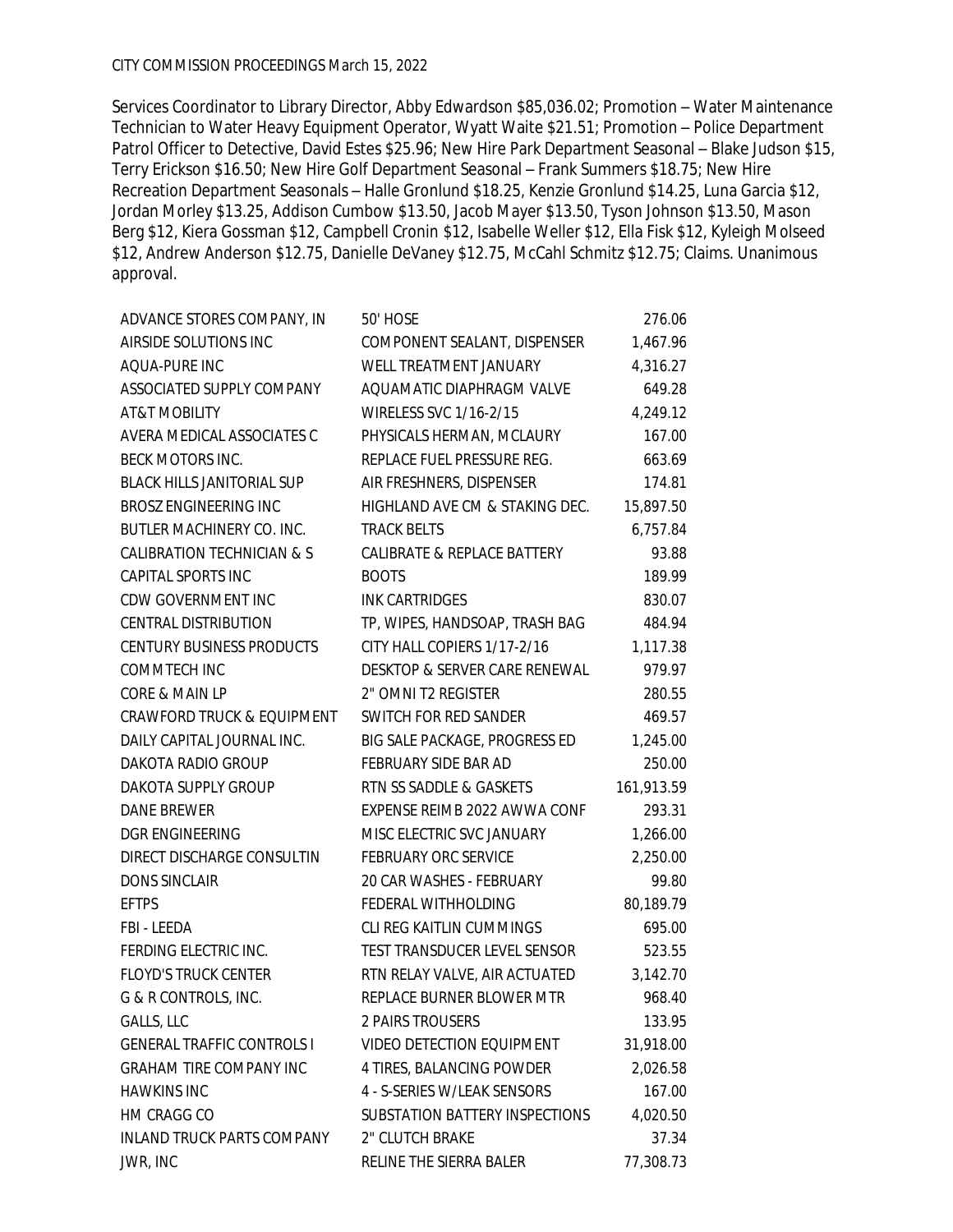| KGFX, INC.                            | COMMERCIALS                        | 230.00    |
|---------------------------------------|------------------------------------|-----------|
| KJBI-FM                               | <b>COMMERCIALS</b>                 | 300.00    |
| KNOWBE4, INC                          | SECURITY AWARENESS 4/22-4/23       | 6,786.00  |
| KOLY-FM                               | COMMERCIALS                        | 266.00    |
| <b>KPLO</b>                           | <b>COMMERCIALS</b>                 | 333.00    |
| LAWRENCE & SCHILLER, INC              | PBID-21 SHOULDER DIG & SOC MED     | 2,196.31  |
| MENARDS, INC                          | <b>CLOROX WIPES</b>                | 136.62    |
| MIDCONTINENT COMMUNICATION            | DIGITAL ADS 1/31-2/27              | 1,518.57  |
| MIDSTATES, INC.                       | <b>BUSINESS CARDS BRYAN TIPTON</b> | 69.00     |
| MIDWEST RADIO CORPORATION             | ADS                                | 90.00     |
| NORTHWEST PIPE FITTINGS               | M/J PVC RESTRAINT                  | 107.24    |
| PIERRE SCHOOL DISTRICT 32-            | MRES BRIGHT ENERGY REBATE          | 20,510.00 |
| RAMKOTA-RAPID CITY                    | SLEEP RM D BARRINGER-TRAINING      | 231.00    |
| RIVERFRONT BROADCASTING LL            | MARCH TOWER UTILITY AGMT           | 10.00     |
| ROBINS WATER CONDITIONING             | CEMETERY MTN COLD RENT MARCH       | 132.10    |
| S ELLWEIN INC DBA INMAN'S             | FIRE - POINT OF USE RENT MARCH     | 41.50     |
| SD AIRPORT CONFERENCE                 | 2022 CONF. REG N WATERS            | 70.00     |
| SD DEPT OF AGRICULTURE & N            | SOLID WASTE MGMT FEE FEBRUARY      | 1,897.00  |
| SD DEPT OF HEALTH - LAB               | WATER TESTING 1/18-2/11            | 410.00    |
| SD FEDERAL PROPERTY AGENCY            | PALLET RACKS, GLASSES, TOOLS       | 1,823.00  |
| <b>SDSRP</b>                          | CITY OF PIERRE DED.                | 7,884.72  |
| SERVALL UNIFORM & LINEN               | ELECTRIC - MATS, SOYL DISP         | 59.88     |
| SHELS GAS STOP                        | 6.551G DIESEL E1                   | 26.04     |
| SIDNEY J GONSOR                       | CDL SKILLS TEST M KOOH             | 90.00     |
| SPECIAL OLYMPICS SOUTH DAK            | 2022 STATE BASKETBALL SPOSNOR      | 3,000.00  |
| SPORTS TICKET LIVE, LLC               | GO GOVS & WINNER WARRIORS WEB      | 164.13    |
| STAPLES ADVANTAGE                     | TAPE, POST IT, STAPLES, HOOK       | 41.28     |
| THE AMBLE GROUP INC.                  | RTN AIR FILTERS                    | 1.44      |
| TK ELEVATOR CORPORATION               | AIRPORT MARCH MAINT.               | 149.33    |
| TOWNLEY/ROBBY                         | EXP REIM 2022 AWWA CONF            | 216.00    |
| TRAFFIC CONTROL CORPORATIO            | TIME DELAY RELAY                   | 170.00    |
| <b>TRANSOURCE TRUCK &amp; EQUIPME</b> | DOCK BUMPER, SQUEEGEE SUPPLIES     | 1,256.85  |
| <b>TRANSUNION RISK AND ALTERN</b>     | <b>FEBRUARY PEOPLE SEARCH</b>      | 75.00     |
| WAMCO LAB INC                         | EFFLUENT ACUTE TOXICITY TEST       | 540.00    |
| WEGNER AUTO CO.                       | REPLACE CONDENSER CAR 2            | 1,620.56  |
| <b>WESCO DISTRIBUTION INC</b>         | 28 - LED STREET LIGHTS             | 16,716.00 |
| ZAHRADNICEK, JAMES                    | 4 KEYS                             | 16.00     |
| ZANDER AUTO PARTS                     | RTN RMN AIR DRYER                  | 36.99     |

Nick Waters, Staff Engineer, presented the bid results for the 2022 curb & gutter project and recommended award to low bid R&W Construction for \$370,917. Other bids were received from Anderson for \$392,555.50 and American Contracting & Consulting for \$580,375. Commissioner Barringer moved and Commissioner Todd Johnson seconded to award the bid for 2022 curb & gutter project to R&W Construction for \$370,917. Unanimous approval.